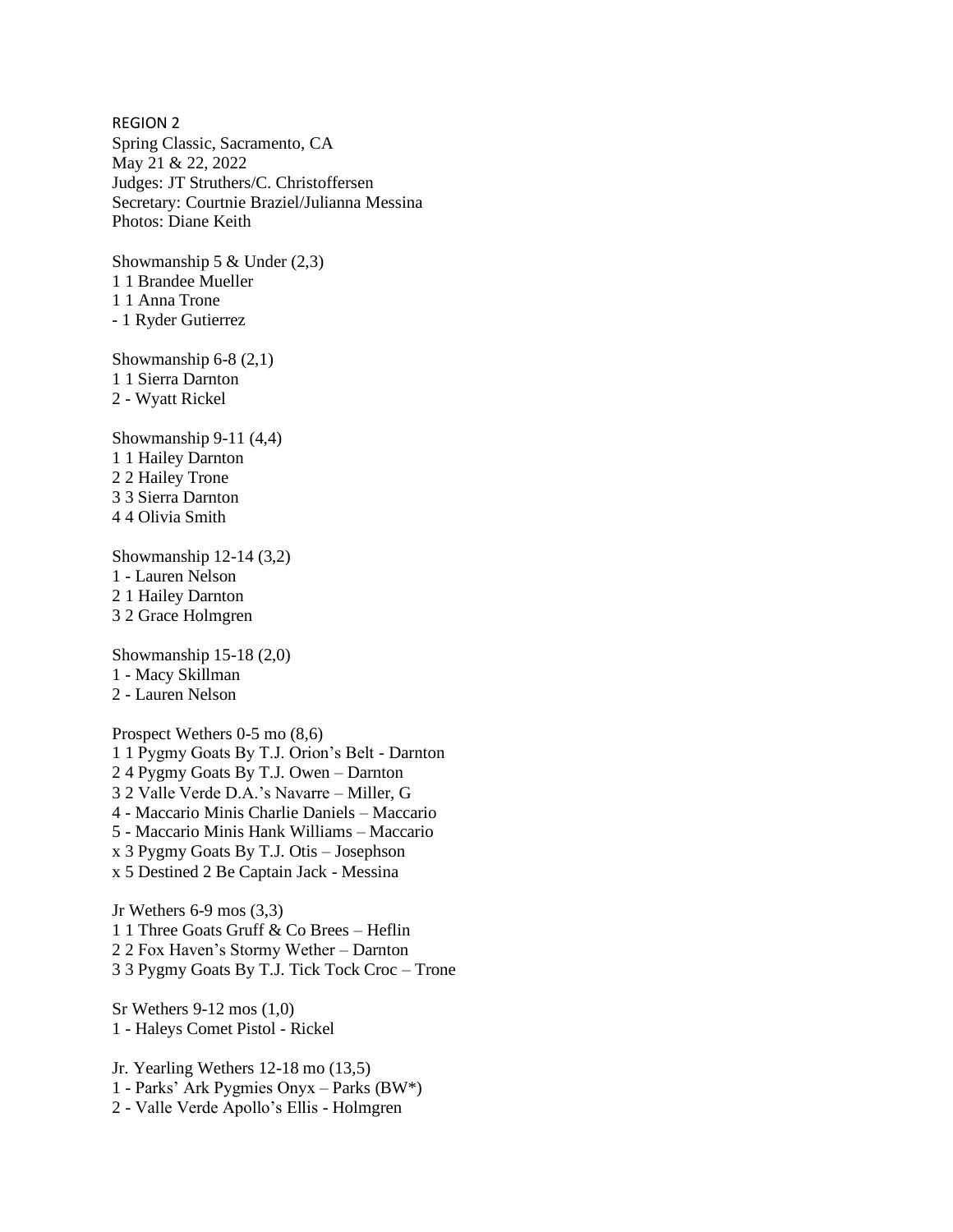3 - Fair View A Kiss Is Just A Kiss – Keith 4 3 Fox Haven's Kodachrome – Miller, K&G 5 - High Caliber Whiskey In The Jar – Pursley x 1 Valkyries' Lyrical Lusitain – Keisker (RBW\*\*) x 2 Flying Turtle's Gotta Good Gizmo – Keisker x 4 Flying Turtle's Guilty Grinder – Darnton x 5 Valle Verde TKO's Nicholas – Darnton

Jr. Yearling Wethers 12-18 mo Futurity (0,6) - 1 Valle Verde Apollo's Ellis – Holmgren - 2 High Caliber Whiskey In The Jar – Pursley - 3 Blazin' Pygmies Little Jack – Holmgren - 4 Fair View A Kiss Is Just A Kiss – Keith - 5 Bloomin' Pygmies Birthday Suit - Keith Sr. Yearling Wethers 18-24 mo (2,2) 1 1 Bloomin' Pygmies Road Rage – Messina (BW\*\*) 2 2 Purdie's Precious Pygmy's Dixon - Purdie

Wethers 2-3 year old (6,4) 1 - Twilight Ranch Metallic Man – Nelson (RBW\*) 2 2 High Caliber Got Your Six - Pursley 3 1 Destined 2 Be Moose - Messina 4 - Little Eden's Marco - Maccario 5 4 Royal Pygmies Lil Irish Prince – Lown x 3 Sweet Treats Hot Coco – Smith

Wethers 3-4 year old (1,0) 1 - Blackberry Blossom Willie Taylor - Skillman

Wethers 4 years & older (5,4) 1 2 Ahsum Pygmies Dust Storm - Darnton 2 1 Fair View Mr. Right Now – Messina 3 3 Little Eden's King Arthur – Lown 4 4 Haileys Comet Raider – Keisker 5 - Rockin Ropers Guard the Kid – Maccario

Baby Doe Kid A, 0-2 mos (1,0) 1 - A & J Sundown Pygmies Sienna - Cuellar

Baby Doe Kid B, 2-4 mos (4,4) 1 1 A & J Sundown Pygmies Coral – Cuellar 2 2 Valle Verde Perseus' Lily – Miller, G 3 3 A & J Sundown Pygmies Olive - Cuellar 4 4 A & J Sundown Pygmies Hazel - Trone

Junior Doe Kid 4-6 mo (4,3) 1 1 Parks' Ark Pygmies Bombalurina – Parks 2 - 4 Daughters Ranch Arnie – Jacobsen 3 2 Royal Pygmies Lil Irish Mocha – Lown 4 - 4 Daughters Ranch Arby – Jacobsen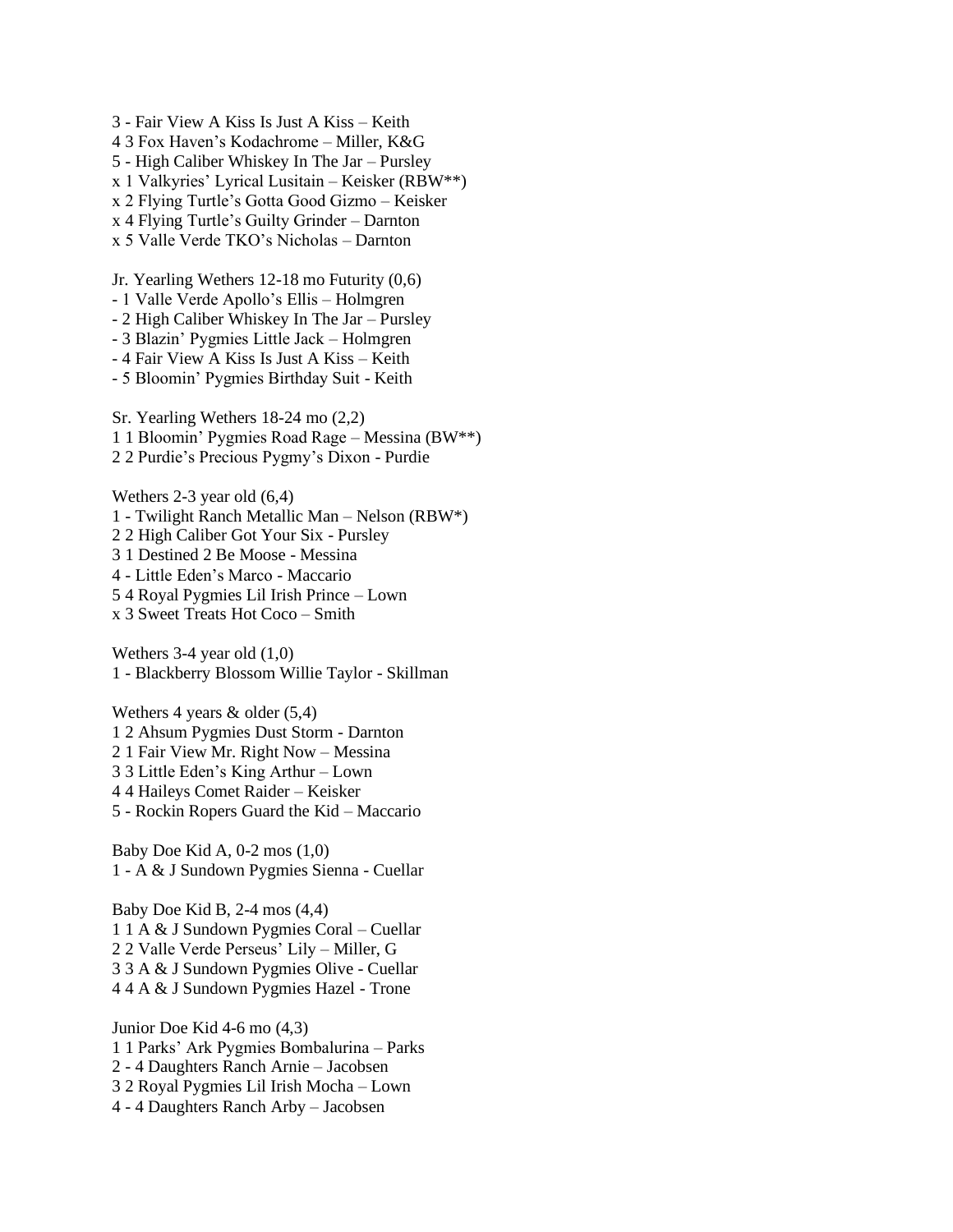- 3 Parks' Ark Pygmies Etcetera - Messina

Intermediate Doe Kid 6-8 mo (5,4) 1 2 Fox Haven's One Love – Miller, K&G 2 3 Fox Haven's Kiss My (Uh Oh) – Miller K&G 3 - Three Goats Gruff & Co Wednesday – Heflin 4 4 Valle Verde D.A.'s Hera – Miller, G 5 1 Three Goats Gruff & Co Drew - Heflin

Intermediate Doe Kid B 8-10 mo (1,2) 1 1 A & J Sundown Pygmies Paisley – Cuellar - 2 Three Goats Gruff & Co Wednesday – Heflin

Senior Doe Kid 10-12 mo (3,2) 1 1 Flying Diamond A Miss Myrtle – Emerson 2 - Happy Trails Farms Evlalie Ruth – Jacobsen 3 2 Three Goats Gruff & Co Ryder - Heflin

Jr. Dry Yearling 12-16 mo (14,21) 1 x Shasta View Da Bomb – Miller, K&G (JCH\*) 2 x Valle Verde D.A.'s Hayleigh – Miller, G 3 x Flying Turtle's Mount Lola Lee – Krieg 4 x Pygmy Goats By T.J. Ona – Emerson 5 x Nibbly Goats All'swellthatendswell – Wilcox - 1 Valle Verde Apollo's Elsa – Miller, G - 2 Fair View Love Note – Pursley - 3 Pygmy Goats By T.J. Odezza – Josephson - 4 Nibbly Goats Lavinia – Wilcox - 5 Nibbly Goats Hippolyta - Wilcox

Jr. Dry Yearling 12-16 mo Futurity (13,0) 1- Fair View Love Note – Pursley (RJCH\*)

- 2 Pygmy oats By T.J. Kalianne Josephson
- 3 Nibbly Goats Lavinia Wilcox
- 4 Nibbly Goats Hippolyta Wilcox
- 5 Pygmy Goats By T.J. Odezza Josephson

Intermediate Yearling 16-20 mo (9,9) 1 4 Flying Turtle's Ambrosial About You - Krieg 2 5 Nibbly Goats Rose Noble - Wilcox 3 x Nibbly Goats Double Sovereign - Wilcox 4 x Flying Diamond A Miss Maple 5 1 #1 Moore Kidd Bella Dancer – Cuellar (RJCH\*\*) x 2 LegenDairy Pygmies Black Dahlia – Parks x 3 WJE Pumpkin - Parks

Sr. Yearling 20-24 mo (2,2) 1 2 Shasta View Mystery - Keith 2 1 Flying Turtle's Midnight Melya – Krieg (JCH\*\*)

Milking Does (3,2)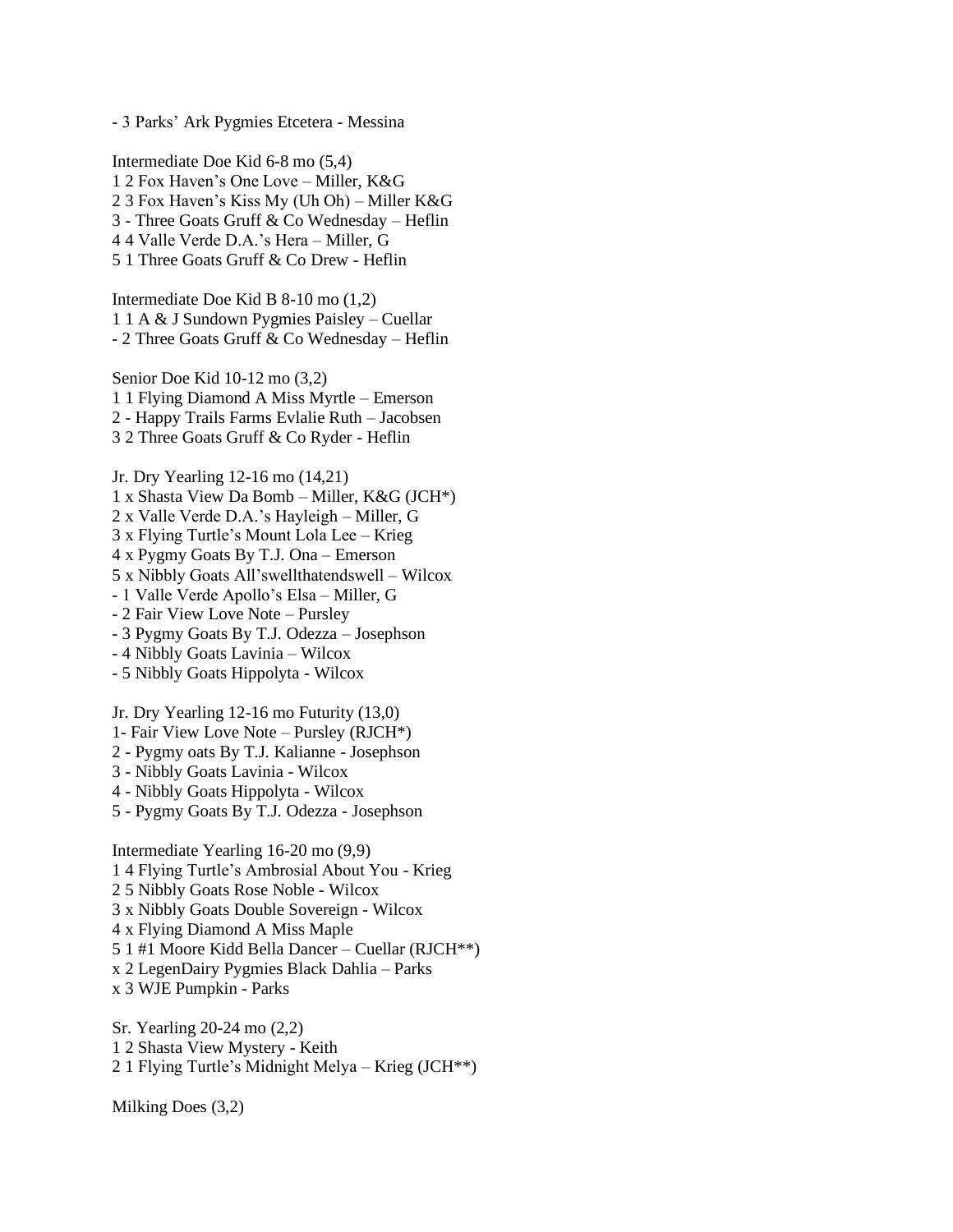1 1 Pygmy Goats By T.J. Korona - Josephson 2 2 A & J Sundown Pygmies Dancers Duchess - Cueller 3 - Haleys Comet Pansy - Rickel

Freshened Yearling (1,1) 1 1 Pygmy Goats By T.J. Kataya - Josephson

Does  $2-2\frac{1}{2}$  years  $(5,4)$ 1 4 Valle Verde Norse Damsel – Miller, G 2 1 Valkyries' Sumatra Kiss – Krieg (RSCH/RGCH\*\*) 3 2 Parks' Ark Pygmies Blue Violet – Parks 4 - Blackberry Blossom Kentucky Girl – Skillman 5 3 Parks' Ark Pygmies Princess Leia Iris - Parks

Does 2 1/2 -3 years (5,4) 1 1 Pygmy Goats By T.J. Zaytina – Josephson (SCH/GCH\*\*) 2 4 Gallopin' Goats Wave of Jasmine – Braziel 3 - K's Heavenly Hill Daisy - Maccario 4 3 Gallopin' Goats Rhyd the Moonlight – Lown 5 2 Pygmy Goats By T.J. Tammi's Waltz - Keith

Does 3 years  $(8,7)$ 1 - Valkyries' Tenancy at Will – Krieg (SCH/GCH\*) 2 3 Griffith's Mystify (Me) – Miller, K&G 3 1 Flying Turtle's Gracefully Guilty – Krieg 4 x Valle Verde Norse' Calista – Miller, G 5 5 Blackberry Blossom Redwing – Trone x 2 Long Branch Cheyenne Autumn – Keisker x 4 Blackberry Blossom Stormy Waters - Trone

Does 4 years  $(6,4)$ 

1 1 Pygmy Goats By T.J. Zulu – Josephson (RSCH/GCH\*)

2 3 Falling Star's Ain't No Plain Jane - Messina

3 2 Gallopin' Goats Royal Karma – Messina

4 4 Gallopin' Goats Oreo - Smith

5 - Morgan Crossing Lady Jan – Miller, G

Does 5 years  $(5,5)$ 1 1 Flying Turtle's Midnight Makana – Krieg 2 4 Falling Star's Maggie Mae – Braziel 3 5 Valle Verde Holden's Hermoine – Miller, G 4 3 Blackberry Blossom Kentucky Waltz – Skillman 5 2 Park's Ark Pygmies Eliza Doolittle - Parks

Does 6 years & Over (2,2) 1 1 Falling Star's Sunshine Sally – Pursley 2 2 Long Branch Rose of Cimaaron - Keisker

Junior Buck Kid 3-6 mo (1,1) 1 1 Parks' Ark Pygmies Mr. Mistoffeles – Parks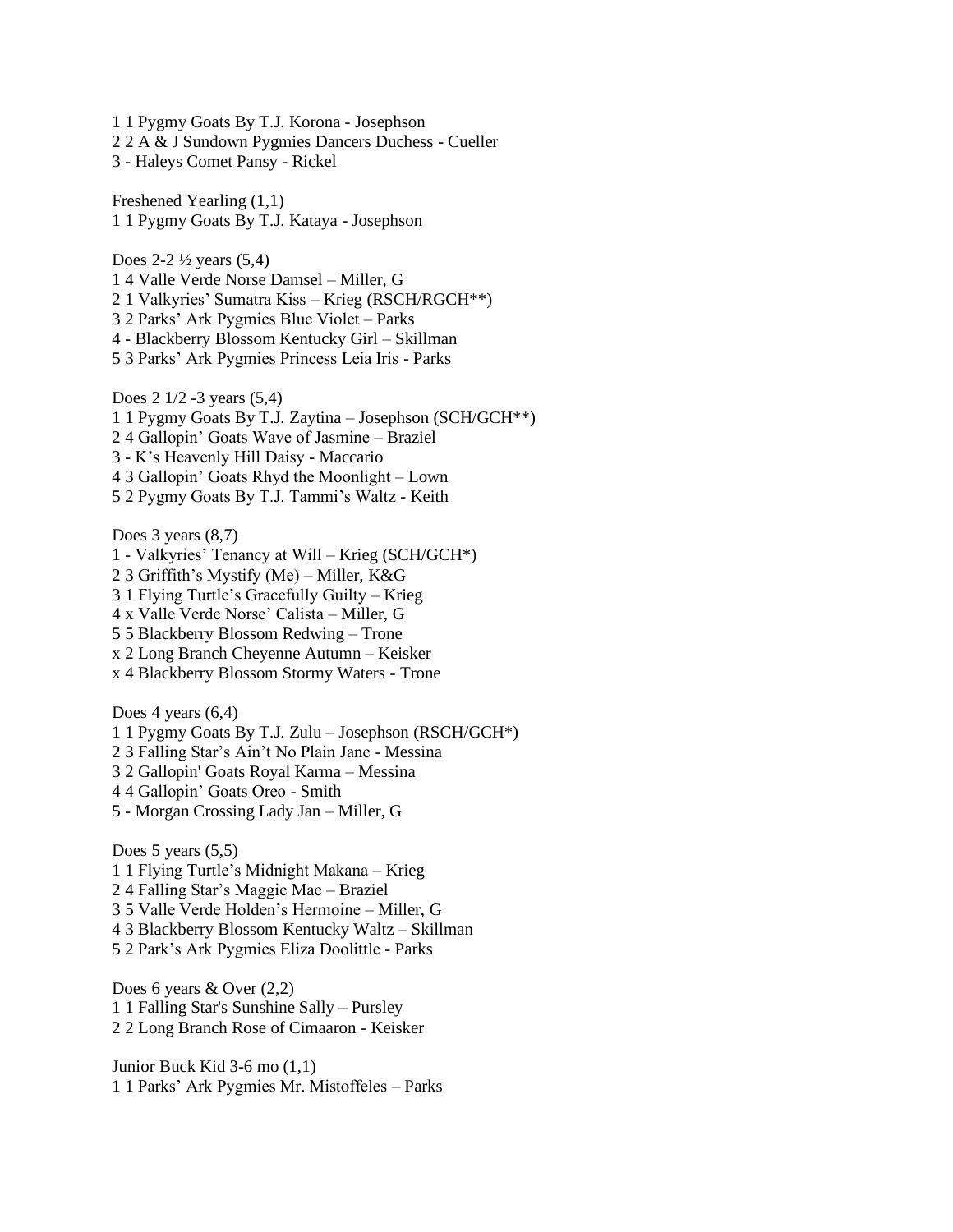Intermediate Buck Kids 6-9 mos (1,1) 1 1 TK3 Ranch Rood (RJCH\*\*)

Senior Buck Kids 9-12 mo (2,2) 1 1 Pygmy Goats By T.J. Artemis – Josephson (JCH\*\*) 2 2 LegenDairy Pygmies Azurite - Parks

Jr. Yearling Buck 12-16 mo (4,4) 1 1 Flying Turtle's Leaf Blower Lee – Krieg 2 3 Nibbly Goats Theseus – Braziel 3 4 Destined 2 Be Irish Sabotage – Messina 4 2 K's Heavenly Hill Ntallamanrdpajama – Skillman

Jr. Yearling Buck 12-16 mo Futurity (0,2) - 1 Blackberry Blossom Whistler's Waltz – Skillman RSCH/RGCH\*\*) - 2 Blackberry Blossom Tennessee Waltz – Skillman

Int. Yearling Buck 16-20 mo (2,2) 1 1 Pygmy Goats By T.J. Bear – Josephson 2 2 Maccario Minis Merle Haggard - Maccario

Senior Yearling Bucks 20-24 mo (2,2) 1 2 Flying Turtle's Thunderstruck – Miller, K&G 2 1 LegenDairy Pygmies Douglas Fair - Parks

Bucks 2 to  $2 \frac{1}{2}$  years old  $(2,2)$ 1 1 Valkyries' Navino Brew – Krieg 2 2 Parks' Ark Purple Sabre - Parks

Bucks  $2\frac{1}{2}$  to 3 years old  $(4,4)$ 1 3 Pygmy Goats By TJ Oh Malley – Josephson 2 1 Nibbly Goats Hector – Wilcox (SCH/GCH\*\*) 3 2 Haleys Comet California Diplomat – Pursley 4 4 Nibbly Goats Achilles - Maccario

Bucks 3 years old (2,2) 1 1 Pygmy Goats By T.J. Zavier – Miller, K&G 2 2 Falling Star's Sgt Pepper – Messina

Bucks 4 years & older (1,1) 1 1 Haleys Comet Rhyd the Wave – Braziel

BEST WETHER (1) Parks' Ark Pygmies Onyx S: Pygmy Goats By T.J. Atlas D: Jamba's Pygmies Willa Cather Parks

RES BEST WETHER (1) Twilight Ranch Metallic Man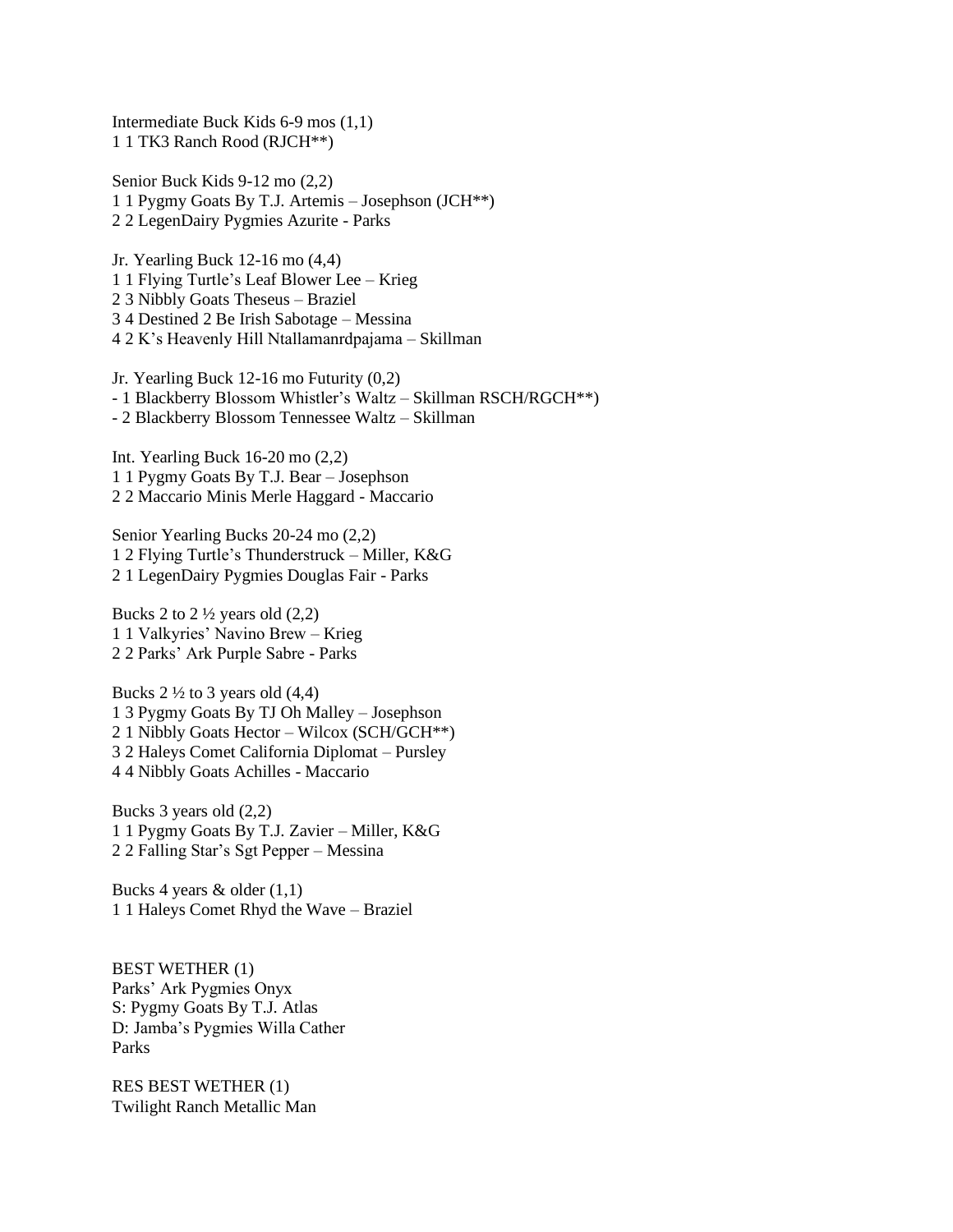S: PGCH Lone Star South Starspangle Colonel D: K's Heavenly Hill Pants On Fire Nelson

JUNIOR CH DOE (1) Shasta View Da Bomb S: PGCH Flying Turtle's Gather GottaGetAway D: Shasta View Bombshell Miller/Keith

RES JUNIOR CH DOE (1) Fair View Love Note S: PGCH Flying Turtle's Gather GottaGetAway D: Fair View Xs and Ohs Pursley

SR CH/GRAND CH DOE (1) Valkyries' Tenancy At Will S: MC PGCH Ahsum Pygmies The Verdict Is In D: Valkyries' Lady Temptress Krieg

RES SR CH/RES GRAND CH DOE (1) Pygmy Goats By T.J. Zulu S: Pygmy Goats By T.J. Kayson D: MCH PGCH Fair View Zendaya Josephson

JUNIOR CH BUCK (1,2) Pygmy Goats By T.J. Artemis S: Pygmy Goats By T.J. Oh Malley D: Pygmy Goats By T.J. Alessia Josephson

RES JUNIOR CH BUCK (1) LegenDairy Pygmies Azurite S: MC PGCH Jamba's Pygmies Buffalo Bill Cody D: MC PGCH Parks' Ark Pygmies Lady Guinevere Parks

SENIOR CH/GRAND CH BUCK (1) Valkyries Navino Brew S: Riverside Farm Caffe Americano D: PGCH Valkyries' Namyna Nairbyl Bay Krieg

RES SENIOR CH/RES GRAND CH (1) Pygmy Goats By T.J. Oh Malley S: PGCH Pygmy Goats By T.J. Kamikaze D: Pygmy Goats By T.J. Oaklee Josephson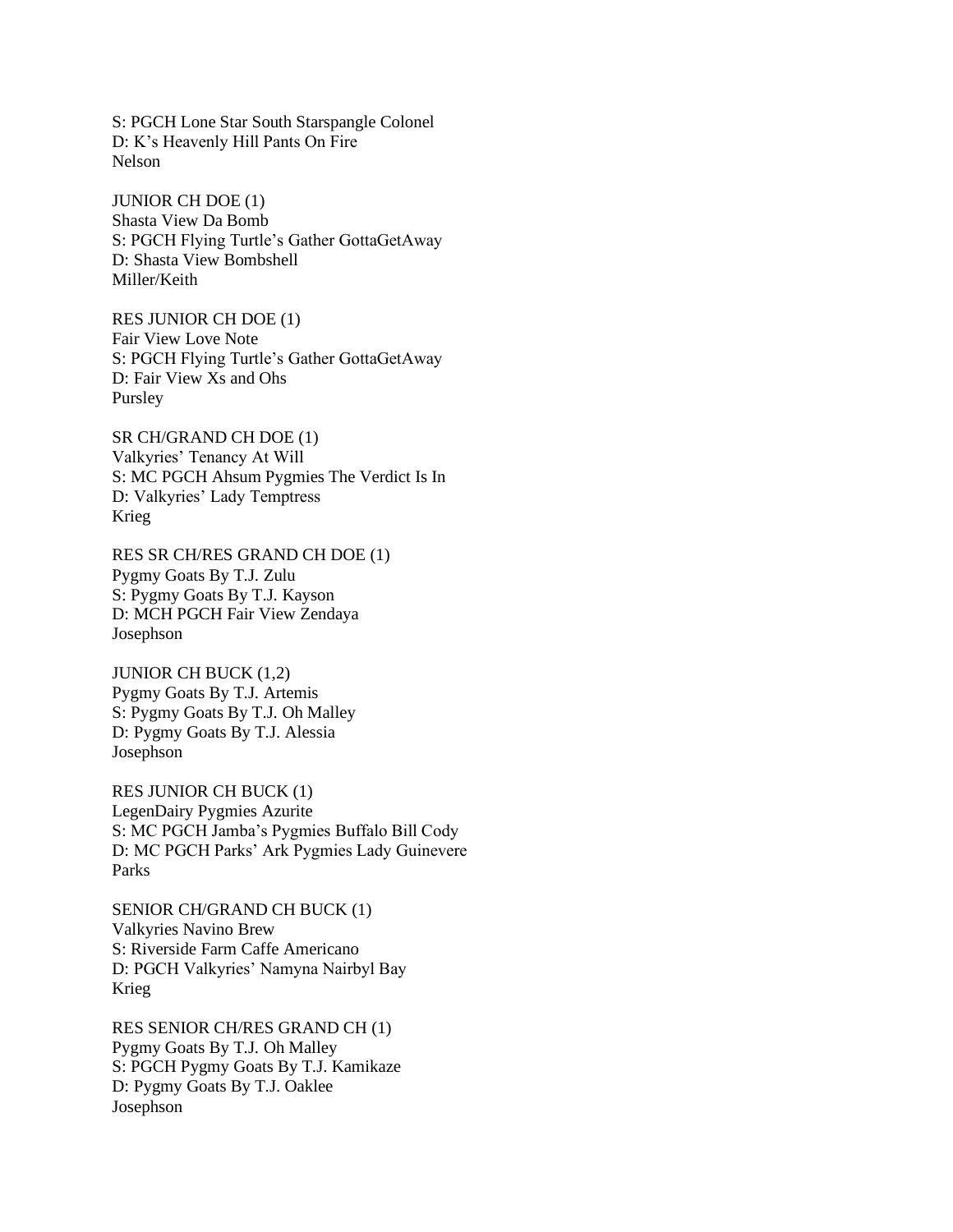BEST WETHER (2) Bloomin' Pygmies Road Rage S: PGCH Pygmy Goats By T.J. Kamikaze D: Z Bar Z Little Wonder Messina

RES BEST WETHER (2) Valkyries' Lyrical Lusitain S: MC PGCH Flying Turtle's Ambrosial Alliance D: Valkyries' Lalami Lyric Keisker

JUNIOR CH DOE (2) Flying Turtle's Midnight Melya S: Riverside Farm Caffe' Americano D: Flying Turtle's Midnight Mission Krieg

RES JUNIOR CH DOE (2) #1 Moore Kid Bella Dancer S: #1 Moore Kidd the Full Monty D: Tiny Dancers Sonoma Cuellar

SENIOR CH/GRAND CH DOE (2) Pygmy Goats By T.J. Zaytina S: Pygmy Goats By T.J. Oh Malley D: PGCH Speers Kids Blaire Josephson

RES SENIOR CH/RES GRAND CH DOE (2) Valkyries' Sumatra Kiss S: Riverside Farm Caffe' Americano D: Valkyries' Swansea Kinishba Krieg

RES JUNIOR CH BUCK (2) TK3 Ranch Rood S: TK3 Ranch Graham Cracker D: TK3 Ranch Jasmine Merida Jacobsen

SENIOR CH/GRAND CH BUCK (2) Nibbly Goats Hector S: Broken Arrow Pygmies Kennedy D: Nibbly Goats Emilia **Wilcox** 

RES SENIOR CH /RES GRAND CH BUCK (2) Blackberry Blossom Whistler's Waltz